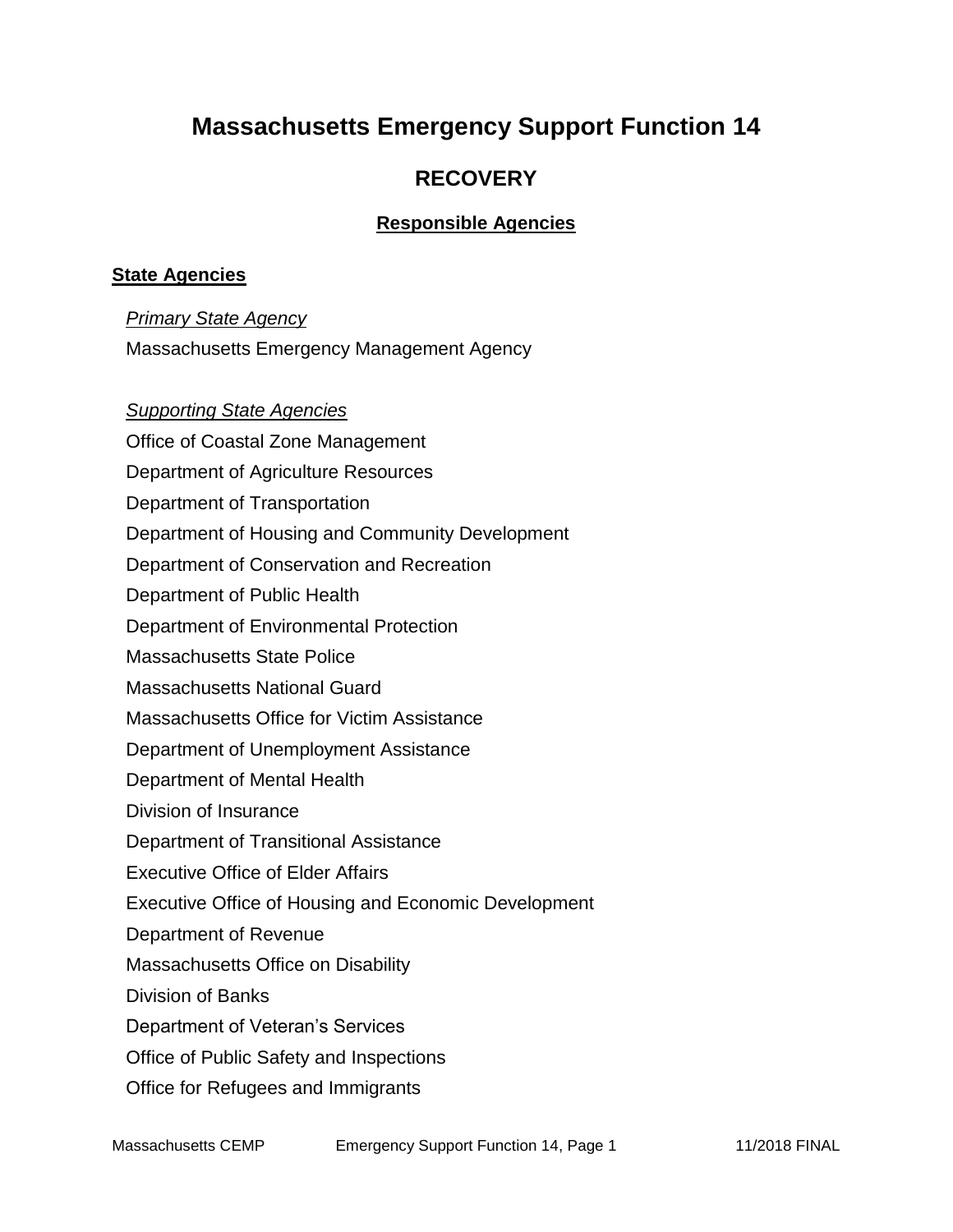Department of Labor and Workforce Development Department of Career Services

#### **Supporting Federal Agencies**

Federal Emergency Management Agency United States Army Corps of Engineers United States Housing and Urban Development United States Internal Revenue Service United States Small Business Association United States Social Security Administration United States Department of Transportation United States Department of Agriculture United States Department of Labor United States Department of Commerce National Oceanic and Atmospheric Administration United States Department of Energy United States Department of Health and Human Services United States Department of the Interior

#### **Supporting Business and Non-Profit Organizations**

#### American Red Cross

Massachusetts Voluntary Organizations Active in Disaster

- oSalvation Army
- o United Way/Mass 2-1-1

## **1.0. INTRODUCTION**

### **1.1. Purpose**

The Massachusetts Emergency Support Function (MAESF) 14: *Recovery* provides a framework for coordination and cooperation across state agencies and other recovery partners regarding the recovery needs, activities, and issues related to a disaster or emergency impacting the Commonwealth. In addition, this annex provides guidance on how the Commonwealth will provide recovery-related support and assistance to local jurisdictions on restoration of critical functions, services, vital resources, facilities, programs, and infrastructure.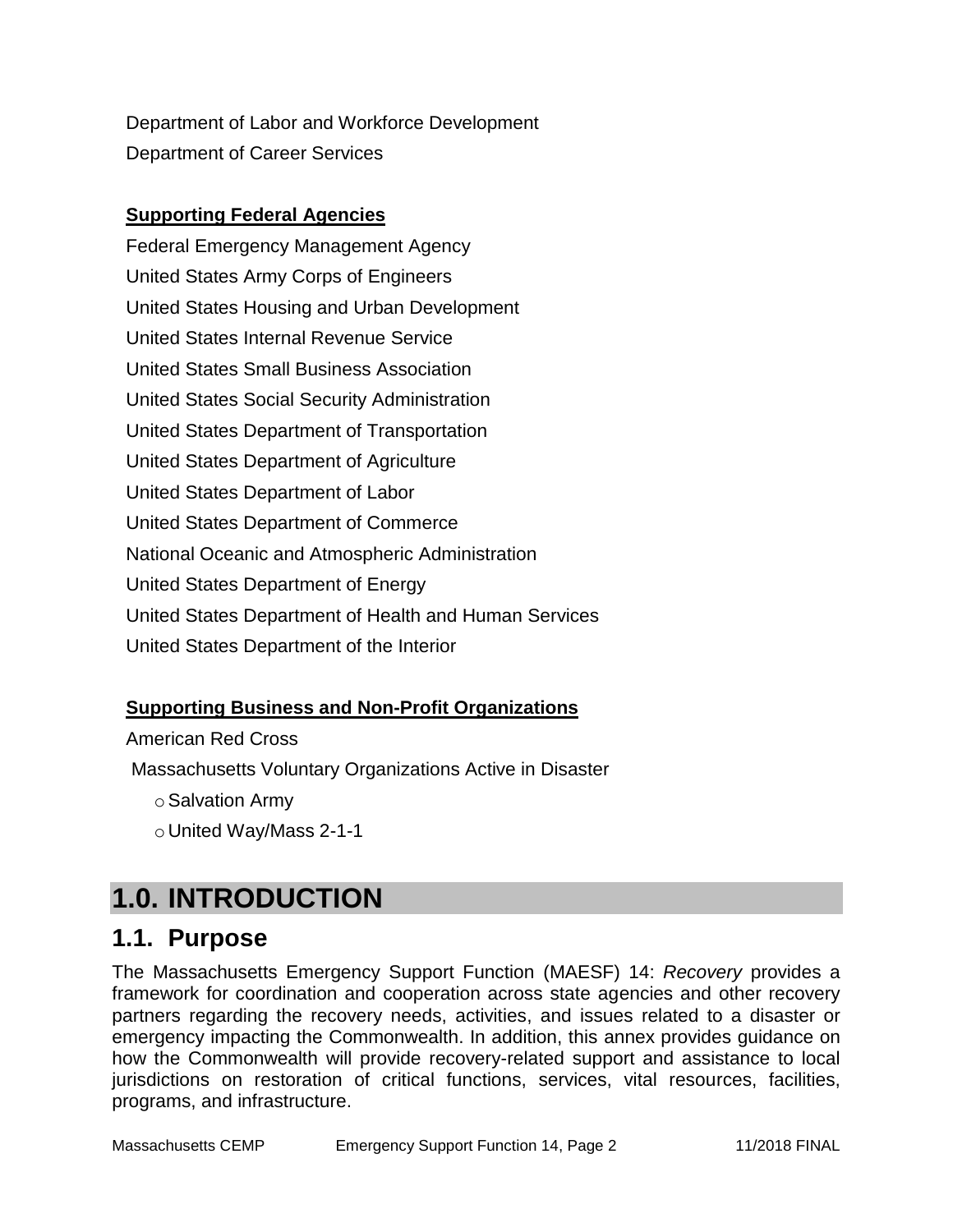### **1.2. Scope**

This annex is applicable to agencies and departments in the Commonwealth and affiliated non-governmental partners with a role in supporting disaster recovery-related activities. These activities apply to both Federal and Non-Federally declared disasters.

The objectives of MAESF 14 Recovery include the following:

- Establish a flexible and scalable framework for state-level emergency-related recovery preparedness, mitigation, response, and recovery activities. These activities will use information gathered and applied during critical response operations, including but not limited to rapid damage assessments, coordinated at the State Emergency Operations Center (SEOC) as the basis for determining the severity and intensity of the disaster, the affected geographic area, and potential unmet needs of the affected population.
- Coordinate the deployment of key state-level disaster recovery personnel to the Joint Field Office (JFO) to co-locate with Federal counterparts following a major disaster declaration by the President. General functions of JFO recovery personnel will include:
	- o Coordination and monitoring of federal and state disaster recovery assistance programs and dissemination of information.
	- o Conducting actions consistent with the provisions of the Stafford Act to assist citizens and public officials in promptly obtaining assistance.
- Establish, where necessary and appropriate, State-coordinated Recovery Resource Centers (RRCs) or Federal-State Joint Disaster Recovery Centers (DRCs) in coordination with local officials in impacted communities. RRCs are intended to provide efficient, effective assistance to individuals and families affected by a disaster by:
	- o Eliminating the need for participating organizations to set up individual assistance centers
	- o Facilitating coordination and information sharing between participating organizations
	- o Enabling effective coordination with government and non-government agencies
	- o Facilitating the transition to long-term recovery
- Establish interdisciplinary long-term recovery teams consisting of federal, state, regional, and local governmental and non-governmental partners to share information and coordinate activities across state agencies for long-term recovery programs in a manner ensuring consistency with established state recovery policies and procedures.
- Provide situational awareness of ongoing recovery efforts and recovery-related applications and processes in the Commonwealth.
- Provide necessary resources to support recovery and application processes.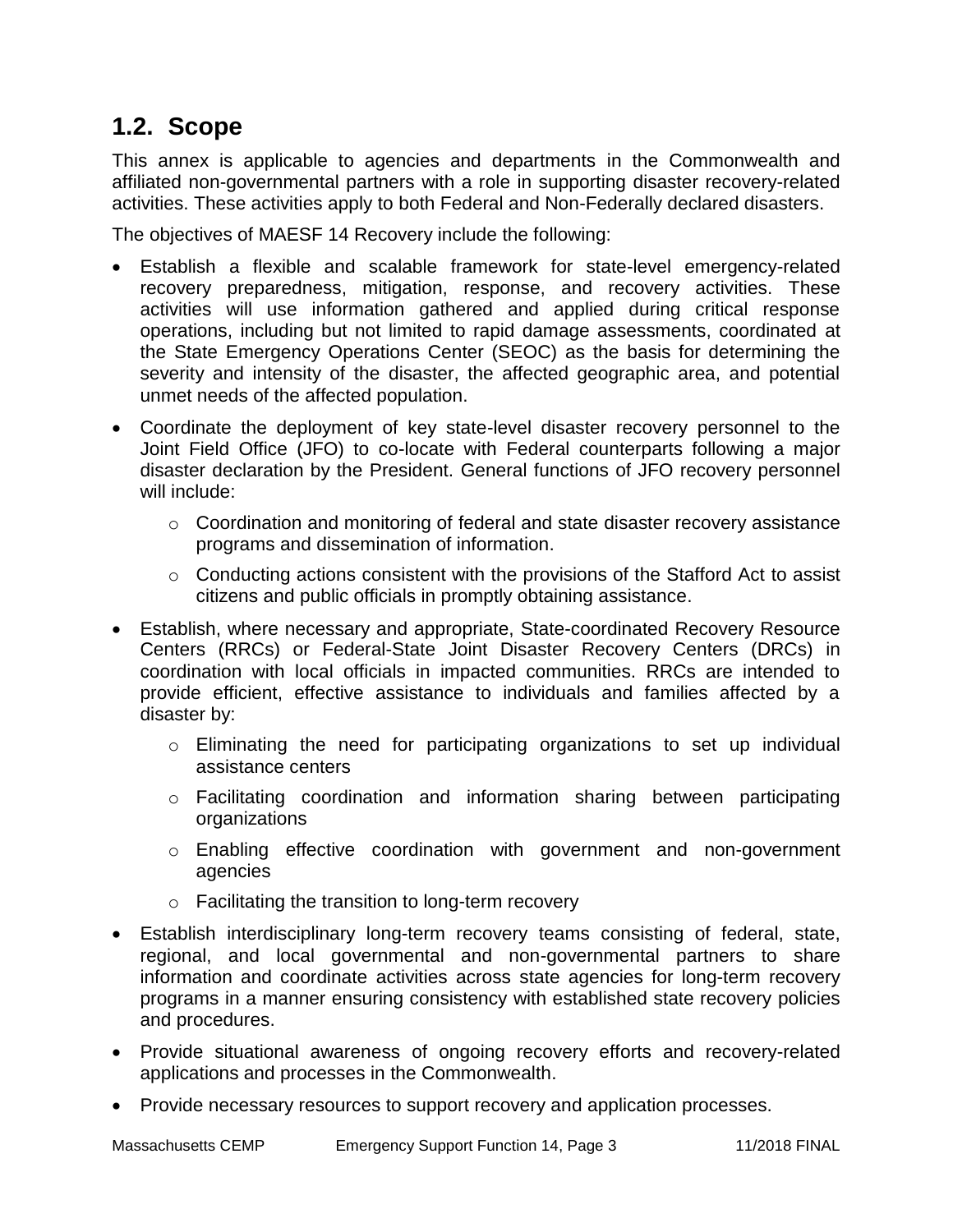- As required, assess economic impacts.
- Coordinate damage assessments, to include physical, environmental, and economic impacts.

## **1.3. Policies**

- This annex supports and does not supplant existing local, state, or federal recovery plans or policies.
- Local recovery assets will remain in the control of the respective jurisdiction.
- State assistance provided to cities and towns may consist of personnel, equipment, facilities, materials and supplies, and/or subject matter expertise.
- State support is tailored based on the type, extent, and duration of the incident, determined long-term recovery period, and the availability of State resources.
- The Commonwealth will coordinate closely with FEMA and long-term recovery groups in support of long-term recovery.
- Long-term community recovery efforts will focus on improving disaster resiliency through mitigation and permanent restoration of infrastructure, housing, agricultural industry, natural resources, community well-being, and the local economy.

# **2.0 SITUATION AND ASSUMPTIONS**

## **2.1. Situation**

Extensive property damage will occur following a major disaster or catastrophe. Many private homes, businesses and commercial enterprises may be damaged or destroyed. Critical infrastructure, services, facilities and resources may be severely impacted. Many private and public facilities and buildings may need to be repaired, demolished, or isolated to ensure public safety. Impacted infrastructure may be uninsured or underinsured. As a result of these impacts, disaster recovery programs for individuals and/or the public sector will need to be implemented to ensure effective and timely recovery.

Significant impacts to health and welfare can also occur following a major disaster. As a result of these impacts, disaster recovery efforts will need to be implemented to restore public health, health care and social services networks. Additionally, disaster recovery programs will need to be implemented to promote the resilience, health, and well-being of affected individuals and communities.

### **2.2 Planning Assumptions**

- Local governments have existing emergency management resources, plans, and procedures already in place.
- Local governments will request state assistance when its ability to respond to the incident exceeds or is expected to exceed their own capacity.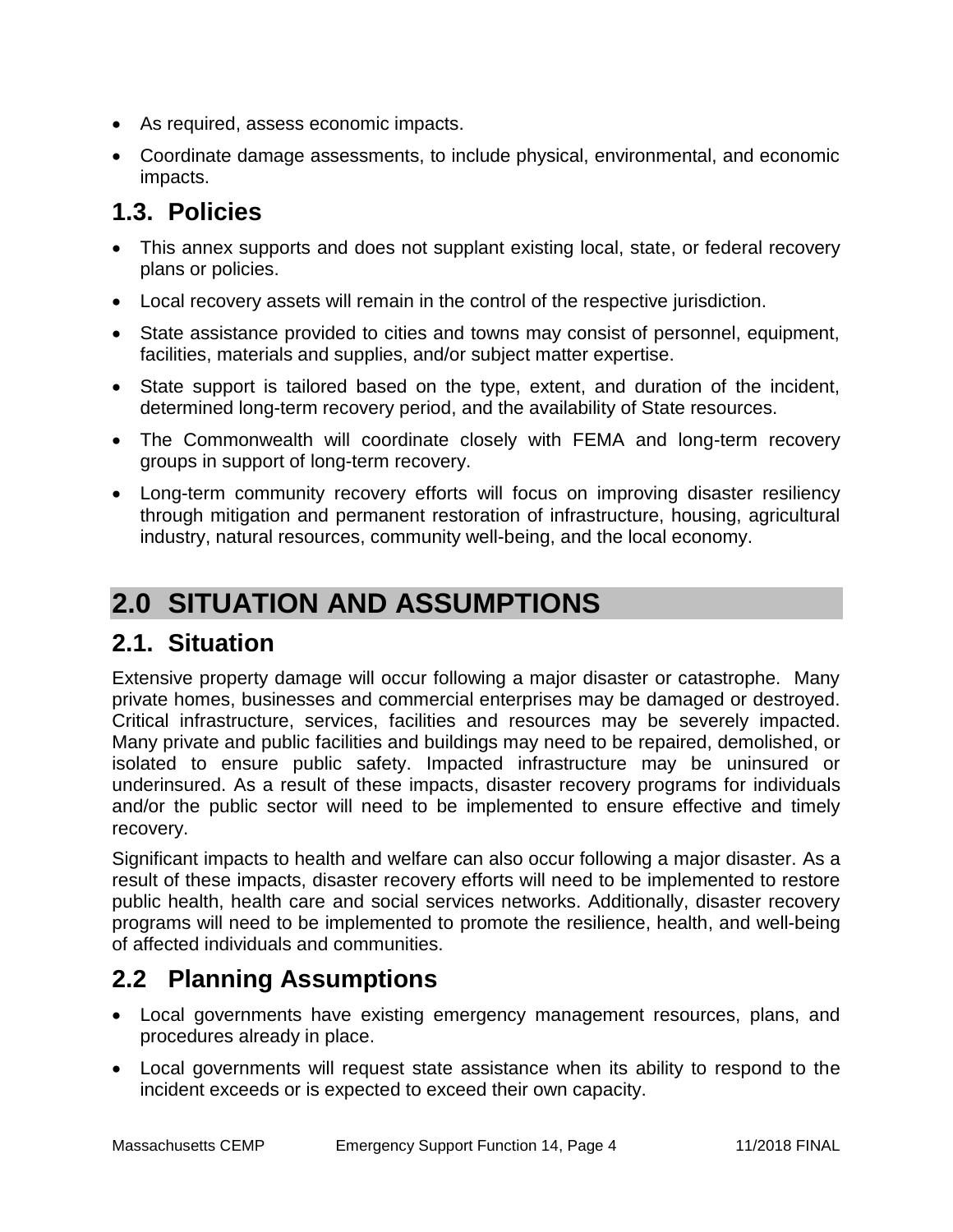- Coordination of state efforts to support disaster recovery program implementation will be required.
- Coordination and communication among federal, state and local agencies and nongovernment organizations (NGO's) will be essential in implementing disaster recovery programs.
- MAESF agencies and organizations detailed in this annex will work collaboratively to support disaster recovery program activities with relevant expertise, resources and authorities.
- MAESF agencies and organizations detailed in this annex will have developed internal plans and procedures for implementing recovery actions in their respective sphere.
- Impacted infrastructure may be uninsured or underinsured.
- Individuals, private sector and public sector infrastructure may be impacted by a disaster.

# **3.0 CONCEPT OF OPERATIONS**

## **3.1. General**

This annex will be activated at the direction of the SEOC Manager and/ or MEMA Director when there is potential for or an actual disaster situation impacting recovery activities or requiring state recovery resources. Depending upon the incident type and resource needs, MEMA will notify the primary responsible agency at the time of SEOC activation to provide overall coordination of recovery activities. All other agencies with responsibilities under recovery will serve as support agencies. The lead responsible agency will provide direction to, and work in conjunction with, supporting agencies to cohesively coordinate recovery activities.

Following any disaster, the MEMA Director and/or SEOC Manager will request that assessments be made to determine impacts to critical functions, services, vital resources, facilities, programs, and infrastructure. MAESF 14, in consultation with the Recovery Section Chief, MEMA Director, and/or SEOC Manager, will determine what recovery-related damage assessment processes will be implemented (MEMA may conduct an initial damage assessment (IDA) process to determine if a more formal preliminary damage assessment process (PDA) should be conducted, or MEMA may decide to immediately implement the PDA process to better understand the overall impacts and eligibility for a presidential disaster declaration. These decisions may also be influenced by data obtained during rapid damage assessments during SEOC Response operations).

### **3.1.1 Damage Assessment**

MEMA, as a result of its damage assessment activities and consultation with other agencies, will make a determination as to whether a particular event is severe or wide spread enough to warrant requesting a major disaster from the President of the United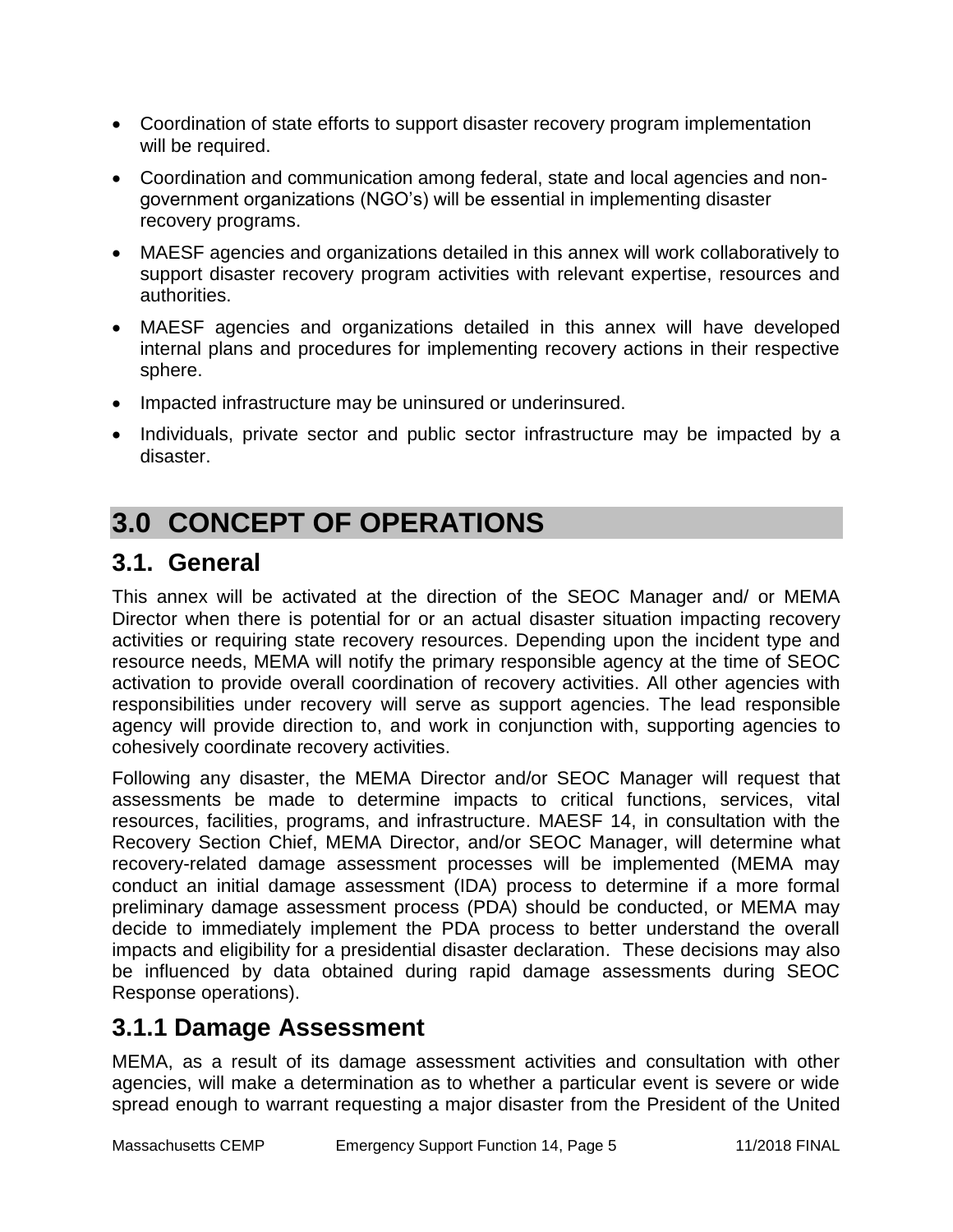States. These findings will be passed on to the Governor, who in turn may submit a request through the FEMA regional office to the President for a declaration. The Governor must certify that the event exceeds the capabilities of the State to respond and assistance is needed and the request for assistance must be clearly defined.

If a major disaster declaration request is granted, federal funding and services may provide assistance, as follows:

- FEMA Public Assistance Program
- FEMA Individual Assistance Program
- Fire Management Assistance Grant Program
- Small Business Administration Disaster Loan Program
	- o Note that the SBA Programs can be activated with or without a major disaster declaration. MEMA can apply for an Agency Declaration or Economic Injury Disaster Loan Program Declaration independently of a major disaster declaration.

## **3.1.2 Governor's Authorized Representative (GAR)**

The Governor will appoint a Governor's Authorized Representative (GAR) and Alternate GAR. The GAR and Alternate GAR will administer federal disaster assistance programs on behalf of the State and local governments and other grant or loan recipients.

## **3.1.3 State Coordinating Officer (SCO)**

The Governor will appoint a State Coordinating Officer (SCO) responsible for all Statelevel recovery operations. Typically, the MEMA Director serves as the designated the SCO. The SCO appoints a Deputy SCO, who will ensure all affected local jurisdictions are informed of the declaration, the types of assistance authorized, and the areas eligible to receive such assistance.

## **3.1.4 Disaster Recovery Centers (DRCs)**

Joint FEMA/MEMA Disaster Recovery Centers will be opened throughout an affected area to ensure disaster survivors can speak directly with FEMA, the Small Business Administration, MEMA, and other agencies/organizations providing assistance. Other Federal funding sources may also be made available to assist with recovery efforts through various Federal Agencies. A Joint FEMA/MEMA Field Office will open to coordinate response and recovery efforts.

## **3.1.5 Recovery Resource Centers (RRCs)**

MEMA, in coordination with impacted communities, may also open Recovery Resource Centers (RRCs) to facilitate delivery of services to disaster survivors. RRCs may be established regardless of whether a major disaster declaration has been issued. Further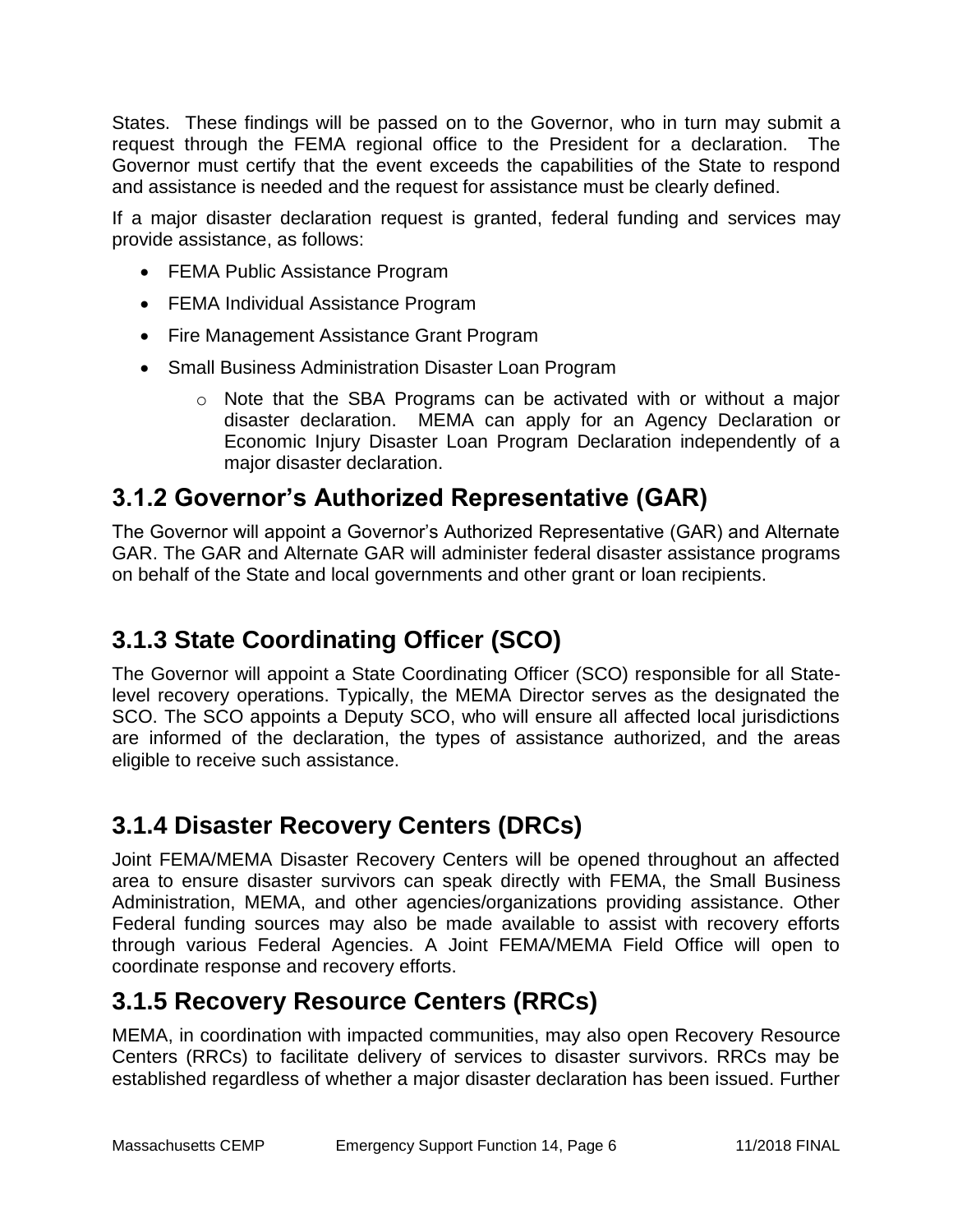information about service delivery through RRCs may be found in the Recovery Resource Center Concept of Operations.

### **3.2. Short-Term Recovery**

MAESF 14 coordinates support of short-term recovery activities consistent with shortterm recovery priorities to address near-term recovery needs and restore the most critical of critical infrastructure, functions, facilities, programs, resources and services. These priorities include the following:

- Restoration of Critical Infrastructure
- Debris Clearance in Support of Lifesafety Missions and Restoration of Critical Infrastructure
- Implementation and Maintenance of Site Security
- Debris Removal Not Required for Immediate Life Safety, and Evacuation Missions
- Health and Welfare
- Shelter, Food and Medical Assistance
- Providing Temporary/Interim Housing
- Permanent Debris Removal and Relocation
- Preserving and Securing Crime Scene Evidence or Localized Areas of Interest
- Delivery of Critical Incident Stress Debriefing to Responders and Citizens
- Provide public information on available assistance and ongoing recovery options through public messaging and the use of the Mass 2-1-1 Information Line.

### **3.3. Long-Term Recovery**

MAESF 14 may support activities to implement the goals of long-term recovery: restoration of essential services, critical functions, vital resources, critical facilities, programs and infrastructure to pre-disaster condition. To support these goals, the following long-term recovery priorities are as follows:

- Restoring Critical Infrastructure
- Permanent Housing
- Repairing or Replacing Private Property
- Providing Human Services
- Repairing or Replacing Public Property
- Permanent Debris Removal/Management
- Economic Recovery
- Hazard Mitigation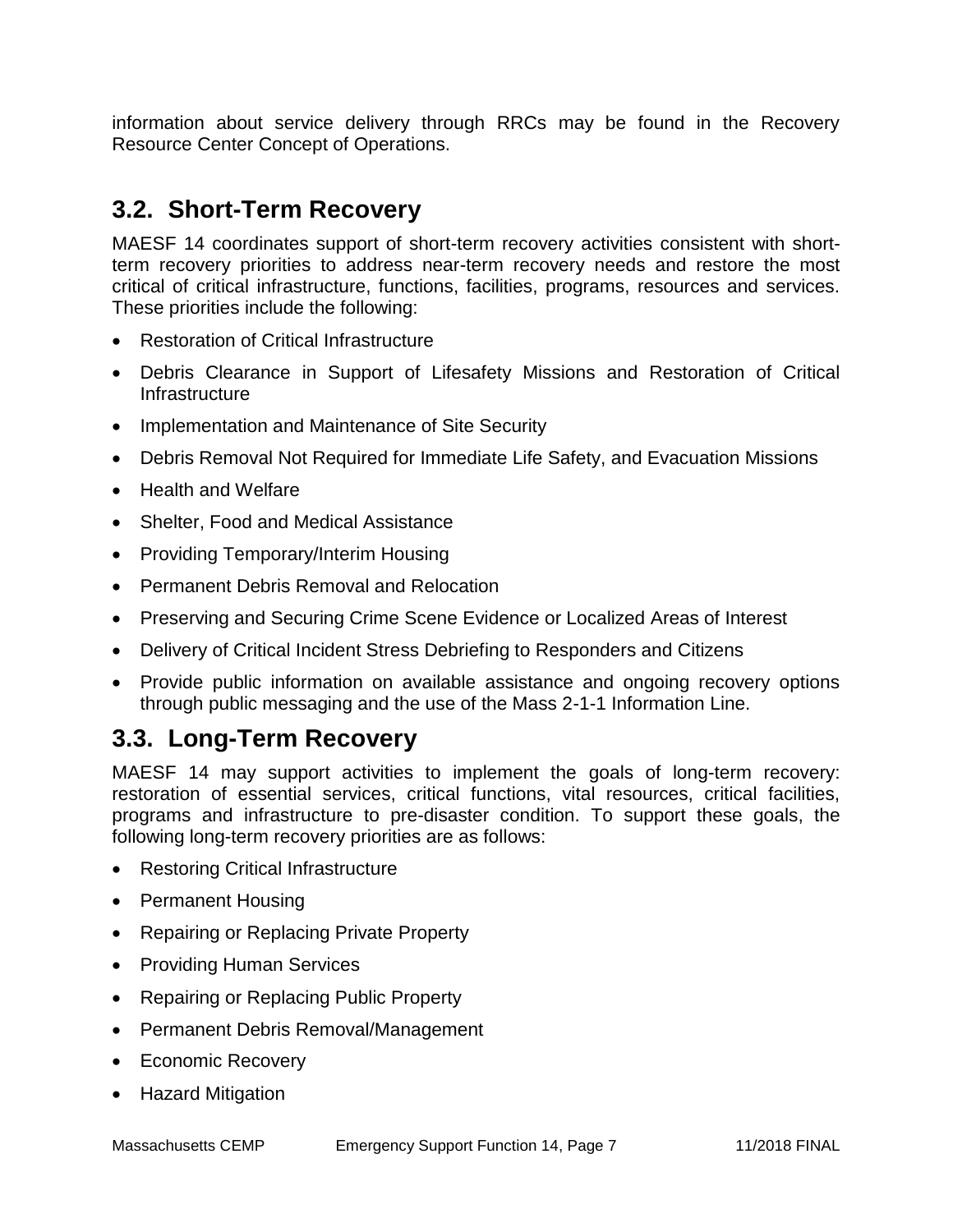Community Planning and Redevelopment

Voluntary agencies are a key factor in initial and long-term recovery efforts as they provide immediate emergency assistance and assist individuals and families in meeting unmet essential living needs once Federal funding options are exhausted. Assistance to those who need additional recovery assistance will be accomplished through the Massachusetts Long-term Recovery Committee. The Massachusetts Long-term Recovery Committee consists of members of the MA Voluntary Agencies Active in Disaster (MAVOAD) with support from MEMA and FEMA.

In order to promote and facilitate long-term community recovery, the Governor may request assistance under the National Disaster Recovery Response Framework and the federal Recovery Support Functions. The Recovery Support Functions coordinate the resources of federal departments and agencies to support the long-term recovery of states and communities, and to reduce or eliminate risk from future incidents. Federal Recovery Support Functions provide coordination mechanisms to assess the social and economic consequences in the impacted areas, advise on the long-term community recovery implications, identify appropriate federal programs and agencies to support implementation of the long-term community plan, ensure coordination and identify gaps in resources available, and provides a vehicle to maintain continuity of program delivery among federal, state and local governments.

## **3.4. Organization**

- All personnel and activities associated with MAESF-14 will operate under the Incident Command System.
- The Massachusetts Emergency Management Agency (MEMA) has been designated the primary agency for MAESF-14.
- Each agency shall designate a minimum of two persons who can serve as a representative for their agency at the SEOC to support recovery activities. The designated agency representative will have the capability and authority to reach back to his/her own agency to request resources and obtain necessary information to support the response and recovery activities associated with the incident.

## **3.5. Notification**

MEMA will notify the MAESF 14 Recovery points of contact for each activated agency or organization to report to the State Emergency Operations Center for coordination and implementation of recovery-related requests for assistance, and provide situational awareness on the status and capacity of recovery-related issues. Each recovery organization and agency is responsible for securing sufficient staff on a continuous and on-going basis to support and carryout the activities tasked to their agency.

## **3.6. Activities**

Agencies responsible for recovery actions under this annex should conduct the following activities as appropriate: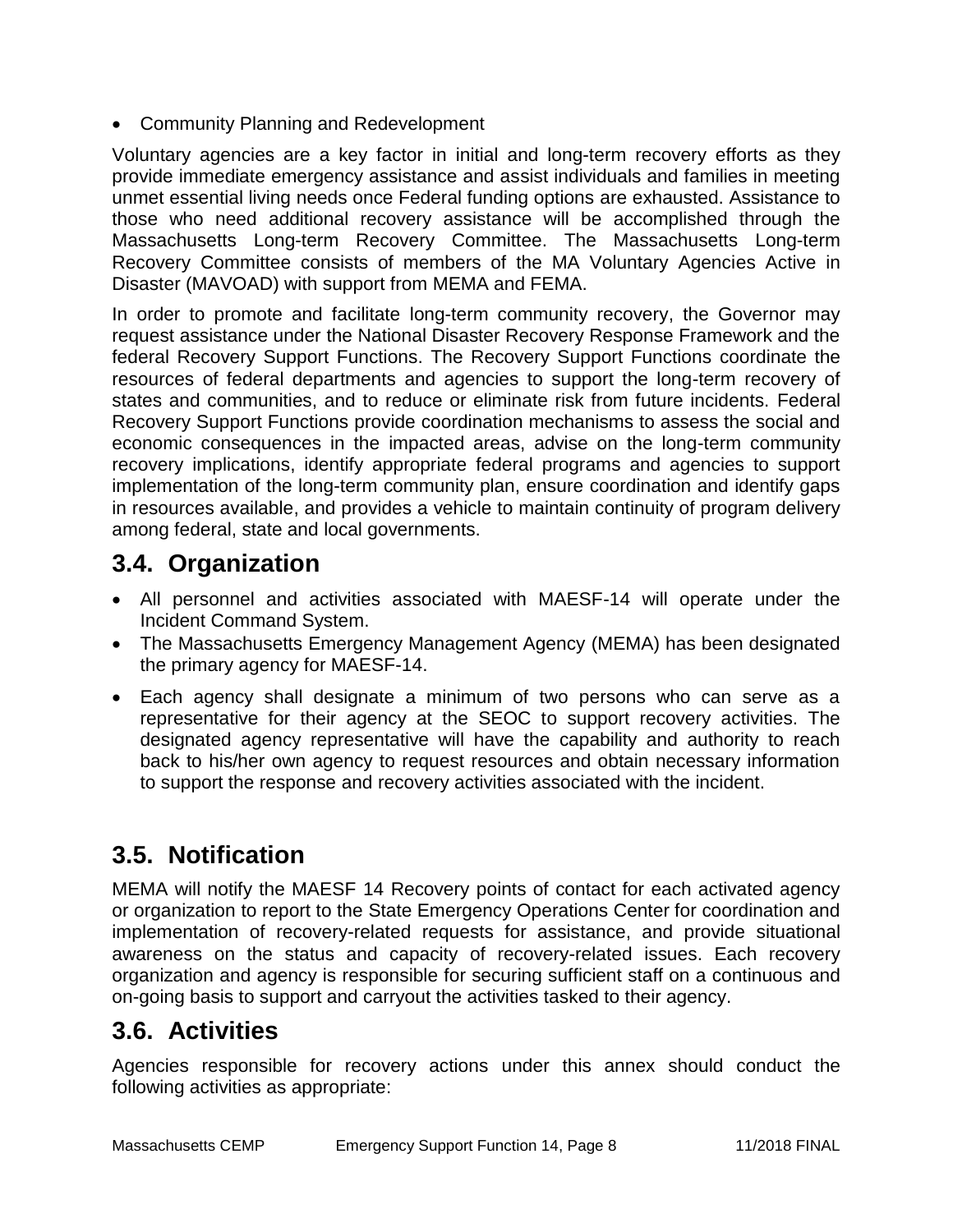#### **Prevention Actions**

- $\circ$  Communicate and share information across agencies with recovery responsibilities. Ensure procedures and program/contact information are up to date, discuss lessons identified from incidents and exercises, and explore creative ways to leverage resources.
- $\circ$  Collaborate and coordinate on recovery-related prevention initiatives.
- $\circ$  Identify recovery issues and collaborate to develop or recommend protocols, procedures, and policies to prevent or mitigate their effects.

#### **Preparedness Actions**

- $\circ$  Convene regular meetings of recovery stakeholders to review and update this annex and standard operating procedures.
- $\circ$  Develop and maintain internal agency operational plans and procedures, resource directories, and emergency contact lists to support recovery activities.
- o Ensure procedures are in place to access directory information and quickly notify personnel in support of this plan.
- o Complete appropriate training.
- $\circ$  Ensure all support agencies have pre-designated staff available to support this annex and SEOC operations.
- o Participate in exercises and training in order to test, validate, and provide working experience for recovery liaisons on this annex and related procedures.
- o Develop coordination mechanisms and requirements for post-incident assessments, plans, and activities that can be scaled to incidents of varying types and magnitudes.
- o Conduct evaluation of prior recovery efforts as needed to improve future operations.
- o Coordinate development of long-term recovery strategies and plans in coordination with other relevant departments and agencies with independent authorities and responsibilities for addressing key recovery issues regarding catastrophic incidents. These may include accessible housing (incident and permanent), large displacements of individuals including those with access and functional needs, contaminated debris management, decontamination and environmental restoration, restoration of public facilities and infrastructure, and restoration of the agricultural sector.
- o Develop plans, procedures, and guidance delineating appropriate agency participation and available resources, taking into account the differing technical needs and statutory responsibilities.
- $\circ$  Coordinate identification of appropriate programs to support implementation of long-term community recovery plans under current authorities and funding. This process identifies programs, waivers, funding levels, requests for additional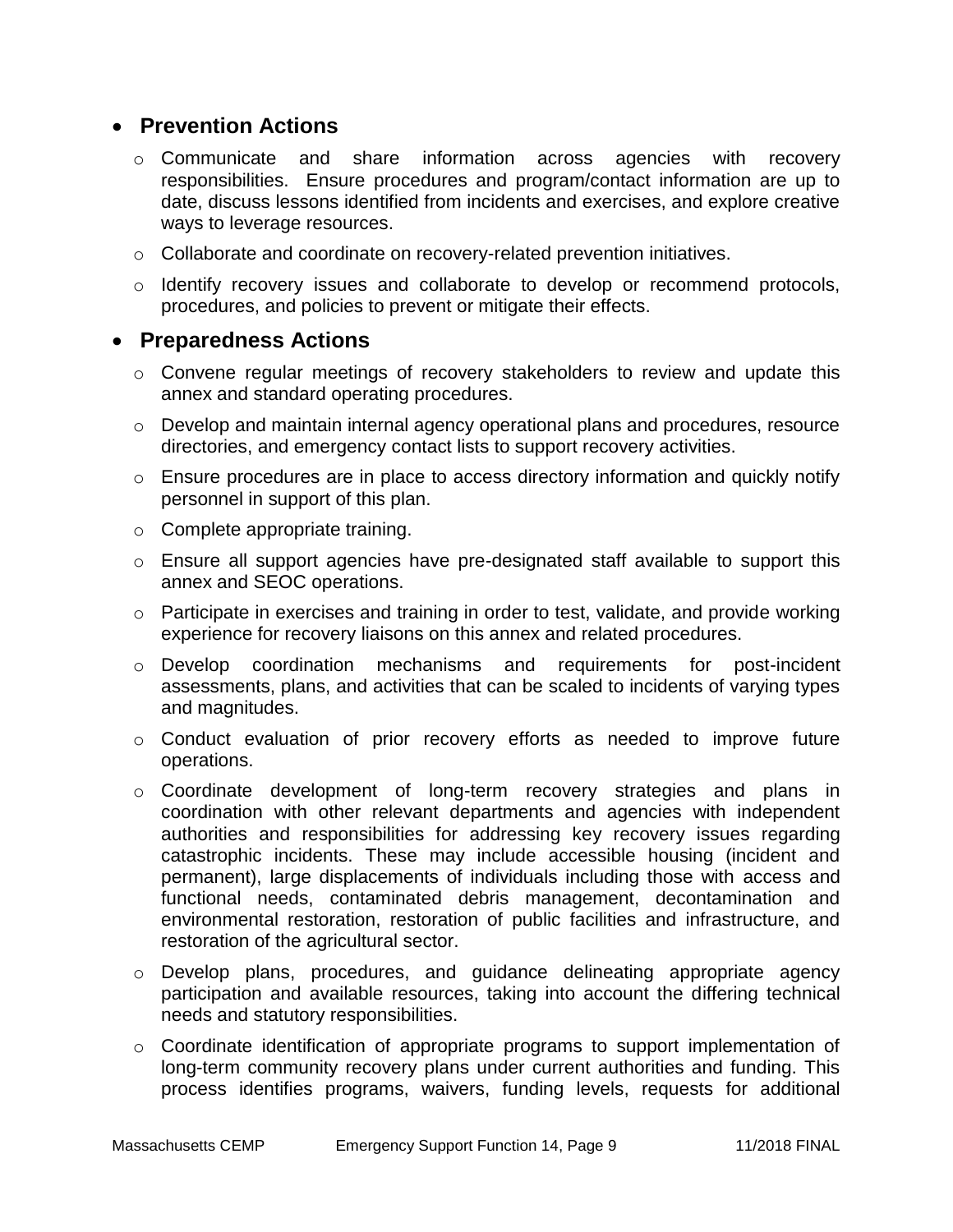authorities, and possible new legislation needed to address identified program gaps.

- o Coordinate with other ESFs and subject matter experts to identify long-term recovery needs of populations with access and functional needs and incorporate them into recovery strategies.
- o Coordinate with animal welfare and agricultural stakeholders and service providers in long-term community recovery efforts.
- $\circ$  Increase awareness of communities' existing hazard mitigation plans.

#### **Response Actions**

#### **Pre-Impact**

Upon receiving notification to report to the SEOC in preparation of an incident, recovery agencies and organizations will complete the following actions commensurate with emergency priorities within the state and based on the availability of resources:

- o Provide appropriate representative(s) to the SEOC to support recovery preincident planning activities.
- o Maintain communications with the SEOC, obtain status reports, and keep the SEOC informed of progress of assigned tasks.
- o Notify the appropriate points of contact at each respective agency and organization to pre-position resources and response personnel as needed.
- o Review existing plans and procedures.
- o Ensure agency decision makers are kept informed of the situation.
- o Coordinate information to verify recovery capabilities and report this information on a regular basis to the SEOC Operations Section.
- o Coordinate with other functional areas in anticipation of projected recovery-related needs and coordinate appropriate response efforts.

#### **Initial Response**

- $\circ$  If agency has not already done so, provide appropriate representative(s) to the SEOC to support recovery.
- o Monitor and maintain situational awareness.
- o Identify and coordinate resources.
- $\circ$  Work with transportation to re-position recovery resources at the nearest staging area(s), as needed.
- o Coordinate with MA ESF 15 (Public Information and External Affairs) on public information related to recovery activities and assistance. Coordinate with federal Recovery Support Functions as needed.

#### **Ongoing Response**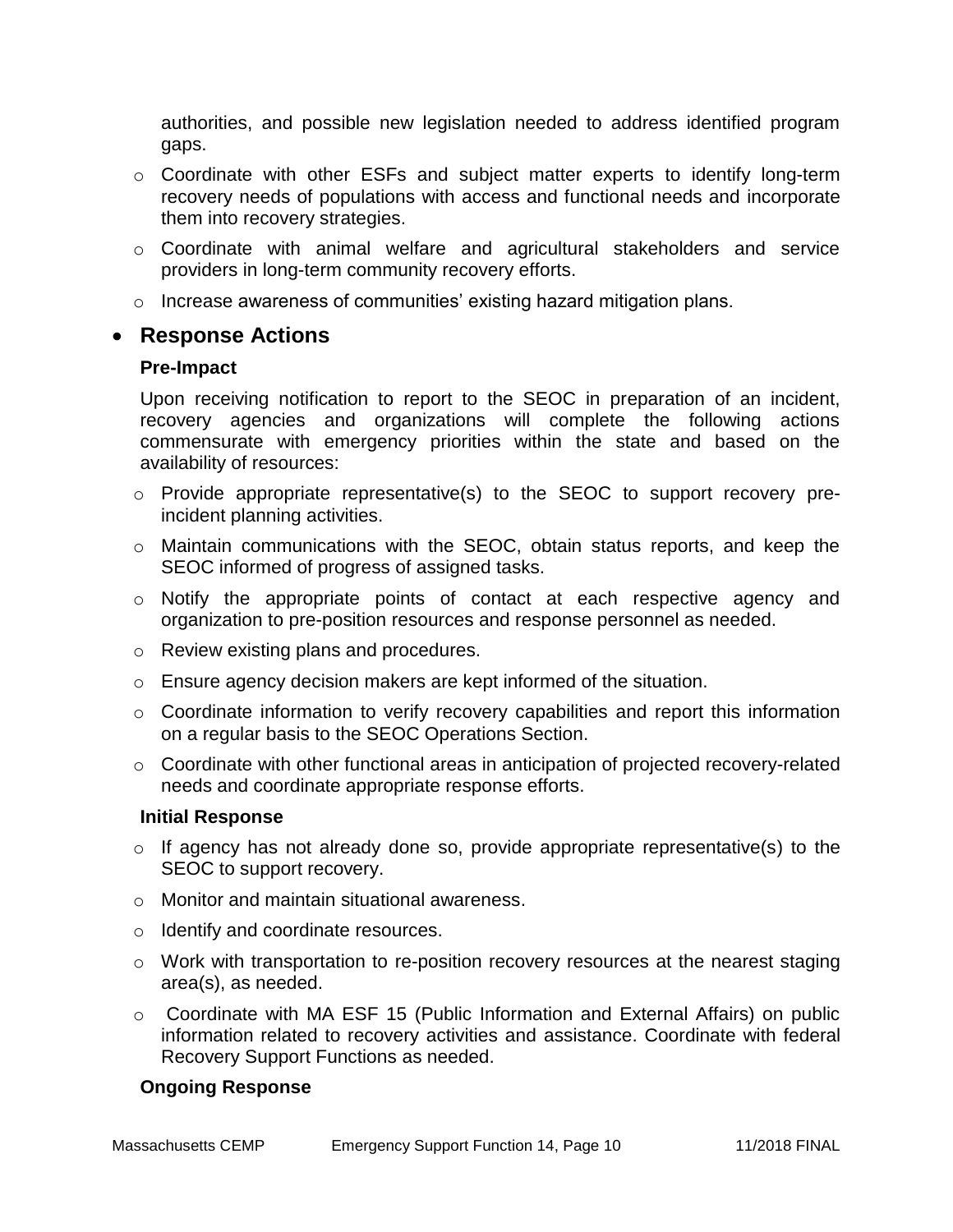- o Use information provided by the SEOC Planning Section to plan effective response actions, and ascertain the need for damage assessment teams.
- o Conduct ongoing re-assessment of priorities and strategies to meet the most critical of needs.
- o Coordinate support for recovery activities as needed.
- o Provide support in developing emergency and disaster declaration request letters.
- $\circ$  Ascertain the need to conduct recovery-related damage assessment.
- $\circ$  Provide recovery-related guidance on debris clearance and removal activities.
- o Coordinate with other MAESFs as appropriate to anticipate projected recovery needs and/or coordinate appropriate response efforts.
- o Provide information to the Planning Section as needed to update Situation Reports and Incident Action Plans.
- o Continue to coordinate with federal Recovery Support Functions as needed.

#### **Recovery Actions**

- o If directed by the SEOC Manager, conduct initial damage assessments with impacted communities.
- o If directed by the SEOC Manager, or MEMA Director, coordinate with FEMA to conduct preliminary damage assessments with impacted communities.
- o If warranted, support the development of the request for a presidential disaster declaration.
- o If a presidential declaration for public assistance is declared, support the implementation of the Public Assistance Program.
- o If a presidential declaration for individual assistance is declared, support the implementation of the Individual Assistance Program.
- o Make recommendations to the SCO and/or Deputy SCO on appointing personnel to staff the Joint Field Office in support of the following state-level disaster recovery programs (as needed): Individual Assistance, Public Assistance, Hazard Mitigation, Public Information, and Congressional and Legislative Affairs.
- o Make recommendations to the SCO and/or Deputy SCO on the need to establish Recovery Resource Centers in coordination with impacted communities.
- o Coordinate with SEOC Manager and local officials on a needs assessment of the impacted communit(ies) and determine an appropriate action plan.
- $\circ$  If a decision is made to open one or more RRCs, coordinate with other ESF-14 responsible agencies to provide personnel from appropriate agencies/organizations to staff the RRC(s).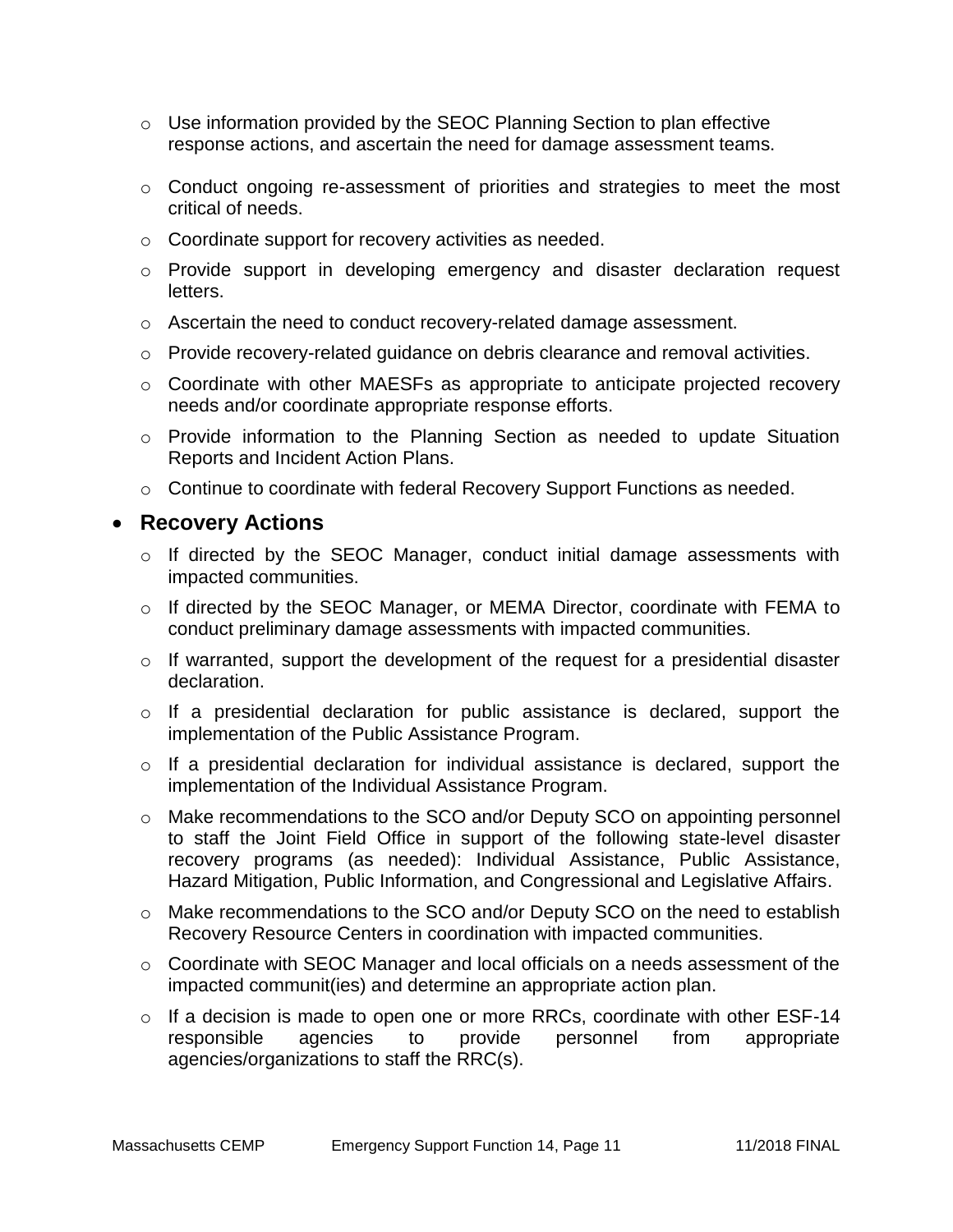- o If a decision is made to open one or more DRCs, following an IA Disaster Declaration, coordinate with other FEMA and ESF-14 responsible agencies to provide personnel from appropriate agencies/organizations to staff the DRC(s).
- o Make recommendations to the SCO and/or Deputy SCO regarding the need to activate the long-term recovery committee/group to coordinate activities to meet the needs of individuals and families. The long-term recovery committee/group will be made up of MA VOAD agencies (i.e. the American Red Cross, etc.), state social service agencies, local community agencies, and private sector representatives.
- o Make recommendations to the SCO and/or Deputy SCO regarding the need for long-term case management. Coordinate with MAESF 14 agencies to identify a potential agency to contract case management services through.
- $\circ$  Continue to coordinate with federal Recovery Support Functions as needed.
- o The Disaster Recovery Unit, in coordination with MEMA Regional Office(s), will schedule an Applicants' Briefing for each disaster-impacted area of the Commonwealth to advise potential eligible applicants of the availability and requirements of Federal public assistance. The application process for each eligible State and local government entity and private non-profit organization begins with the briefing.
- o Participate in after-action reviews and draft recommendations for after-action reports and other reports as appropriate.
- o Coordinate with support agencies to ensure financial tracking of all deployed assets and adequate cost accounting measures are being used. Generate summary reports and share with the SEOC.

### **Mitigation Actions**

.

- o Support the implementation of post-disaster mitigation grant programs.
- o Convene interagency meetings to develop an incident-specific action planning delineating specific agency participation to support community recovery and mitigation activities and to avoid duplication of assistance to recipients.
- o Coordinate with the Hazard Mitigation Unit to assist local communities with revising existing local emergency plans to include recovery planning practices and other preparedness, mitigation and community resilience-building work

# **4.0. RESPONSIBILITIES**

## **4.1. MAESF-14 Primary Agency Responsibilities**

- Regularly meet and coordinate with MAESF-14 supporting agencies, to:
	- Maintain a list of critical contacts, noting any changes to MEMA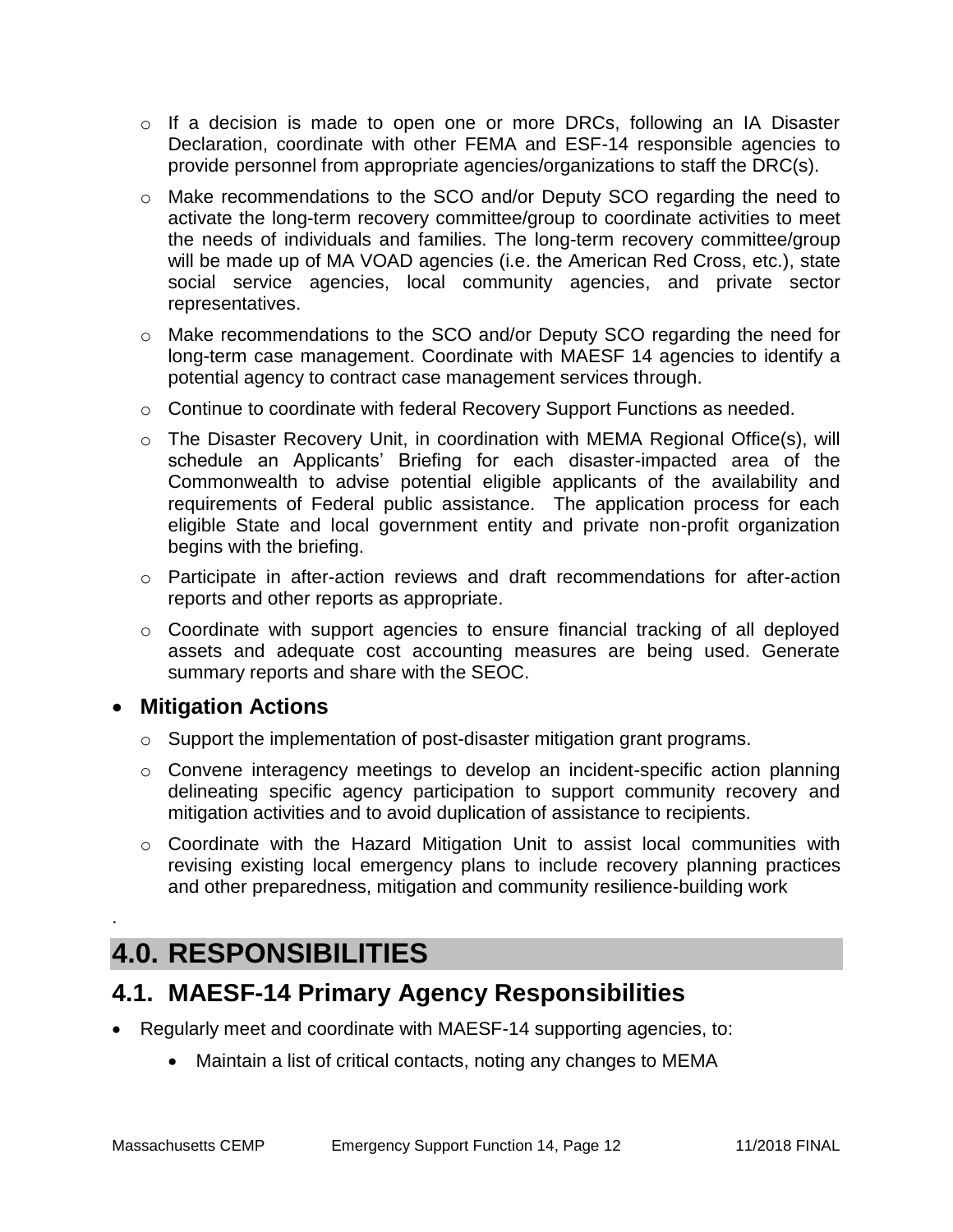- Maintain a list of ESF-specific assets which could be deployed during an emergency
- Maintain the ESF-14 Toolkit
- Report any unmet needs to MEMA
- Report to the SEOC, as directed, to staff the MAESF-14 work station.
- Maintain Situational Awareness, monitor weather conditions, and ensure a state of readiness for the ESF.
- In coordination with the Operations Section Chief, identify and coordinate MAESF 14 staffing requirements at the SEOC and MEMA Regional Offices.
- Direct, coordinate, and integrate the overall state effort to provide resources needed to support recovery.
- Communicate and coordinate with local, state, federal, and non-governmental agencies and organizations in coordinating overall recovery efforts.
- Coordinate with other MAESFs to supplement local and state recovery resources and obtain information related to vendors, volunteer groups, and other organizations that may be able to supplement local and state recovery resources.
- Provide regular updates on MAESF 14 operations to the SEOC Planning Section to aide in situational awareness reports and development of a common operation picture for the SEOC Command Staff.
- Coordinate with other responsible agencies to commit recovery resources and prioritize needs based on incident objectives and priorities. As necessary develop written procedures to implement MAESF 14 responsibilities.
- While Primary Agencies are designated in advance, this may be subject to change during an SEOC Activation, dependent on the specific circumstances and needs of the incident, and therefore the agency most appropriate to take the primary assignment.

#### **a. Massachusetts Emergency Management Agency**

- Ensure appropriate agencies with roles in supporting recovery activities report to the SEOC as needed.
- Identify and coordinate recovery staffing requirements at the SEOC.
- Coordinate overall state recovery assistance to impacted communities.
- Coordinate state resources regarding recovery, in accordance with SEOC priorities.
- Coordinate with local, state, federal, and non-governmental organizations to obtain recovery related information and to identify resource needs.
- Provide regular updates on the overall recovery effort to the SEOC Planning Unit and Command Staff to develop and maintain situational awareness and a common operating picture.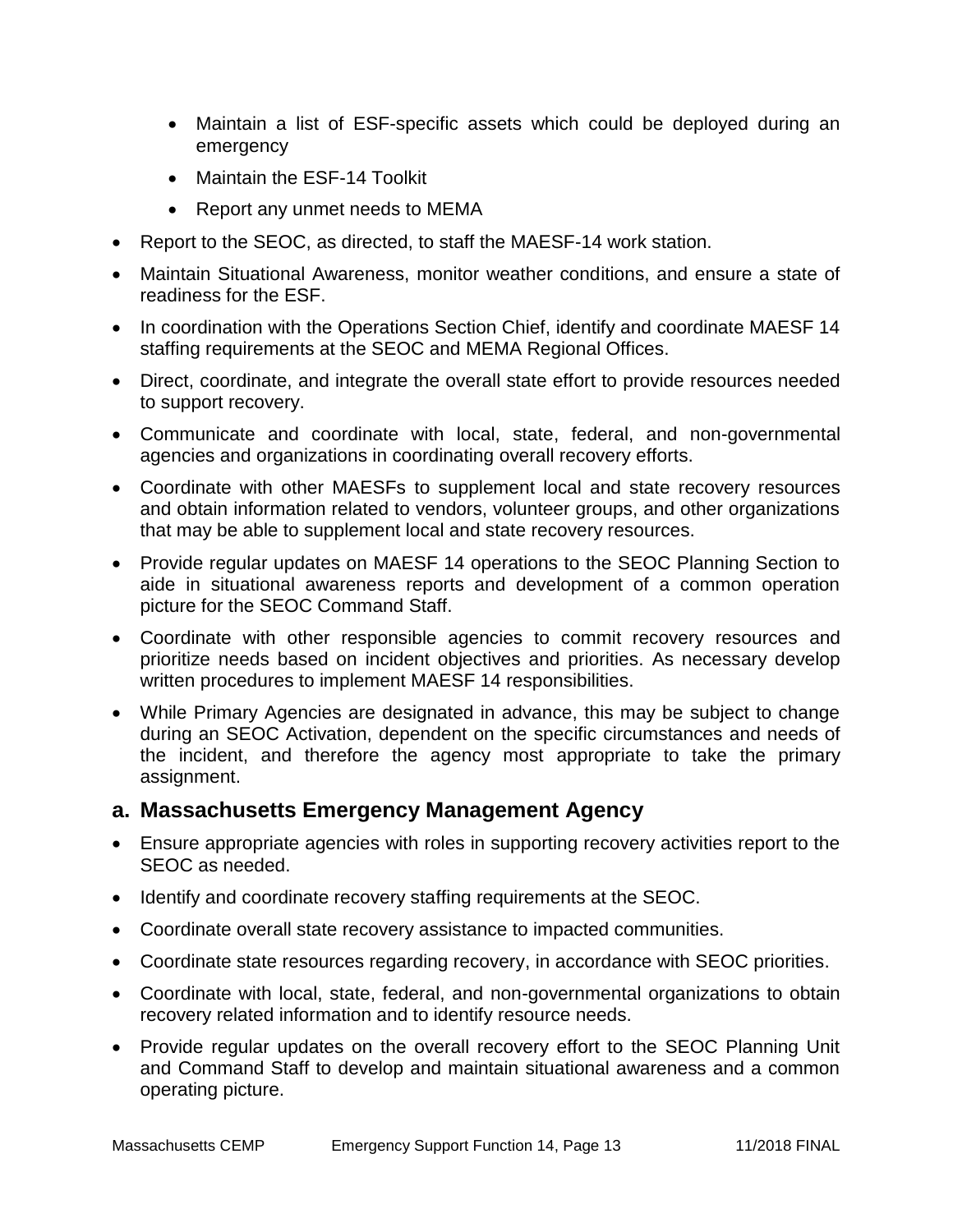- Coordinate state and federal disaster recovery programs across the Commonwealth.
- Incorporate recovery related information into AAR's.

## **4.2. Responsibilities of Supporting Agencies**

### **4.2.1 State Agencies**

#### **a. Department of Transportation**

- Provide technical assistance, personnel, and resources to support recovery and restoration of transportation infrastructure.
- Assist local communities in assessing the structural integrity of transportation infrastructure.
- Provide or coordinate, as necessary, ground transportation services for recovery.
- Coordinate MassDOT agencies' participation in the FEMA Public Assistance Program, as appropriate.
- Coordinate with the U.S. Department of Transportation

### **b. Department of Housing and Community Development**

- Provide assistance for housing, community redevelopment, and economic recovery.
- Provide assistance for mortgage financing and public housing repair and reconstruction.
- Provides long term project-based affordable housing for very low and extremely low income households
- Coordinate with local public housing authorities.
- Coordinate DHCD participation in the FEMA Public Assistance Program, as appropriate.
- Support RRC and/ or DRC Operations, as needed following a disaster.

#### **c. Department of Conservation and Recreation**

- Coordinate resources to support recovery related civil and structural engineering activities.
- Coordinate resources to support dam safety inspection activities.
- Coordinate resources to support emergency debris removal activities and debris removal estimations.
- Coordinate resources and provide expertise to support water resource/flood control engineering activities.
- Coordinate resources to support water quality/water treatment estimation related damage and impacts.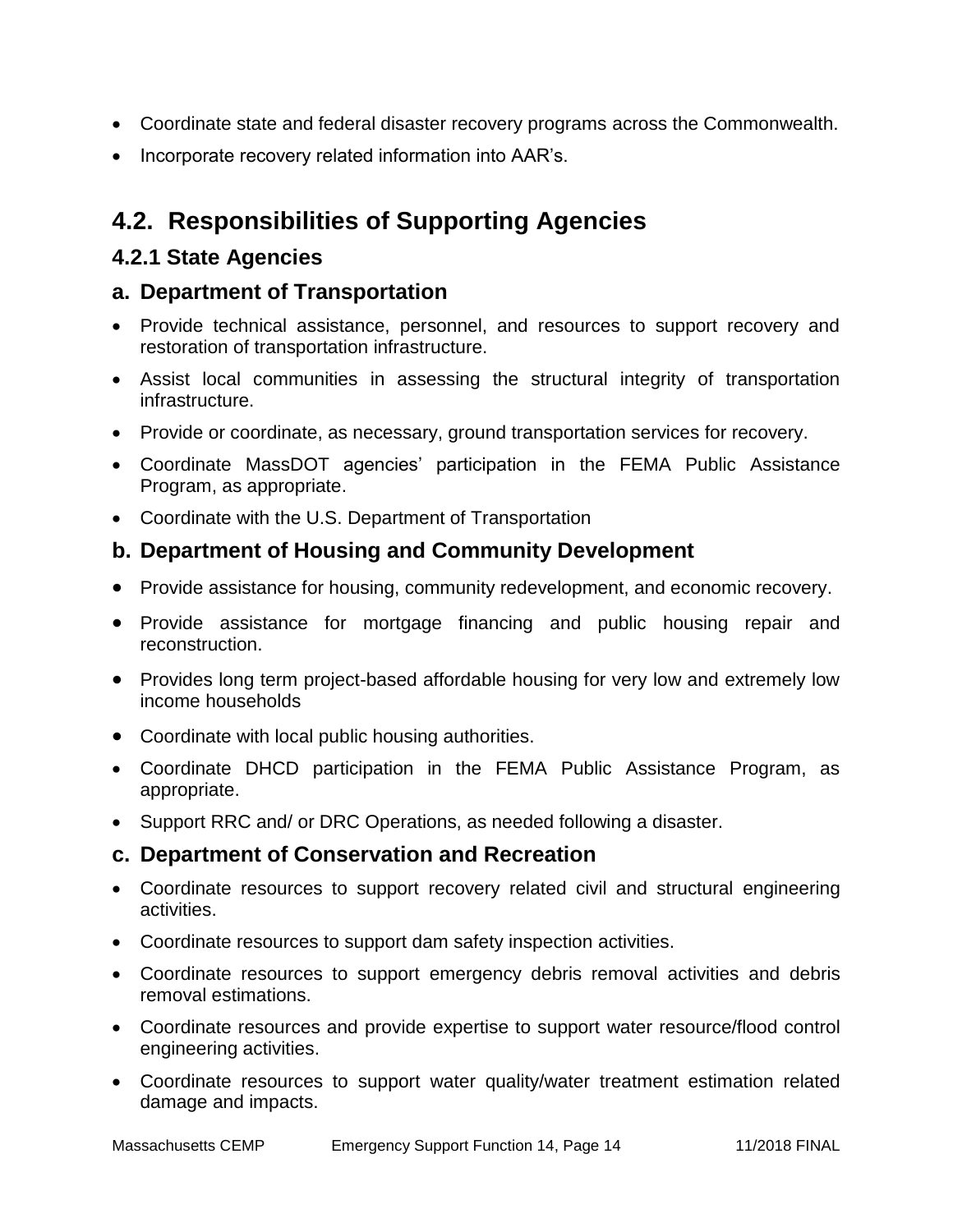Coordinate DCR's participation in the FEMA Public Assistance Program, as appropriate.

#### **d. Department of Public Health**

- Develop strategies for supporting recovery operations in impacted areas.
- Assist with the assessment of public health, mental health, and medical recovery needs within the impacted areas.
- Provide public health related assistance and technical expertise to damage assessment teams and impacted local communities.
- Coordinate restoration of vital health and medical support systems and facilities to operational status.
- Compile health and medical reports and other data for state officials and the SEOC.
- Support implementation of the Individual Assistance Program.
- Support RRC and/ or DRC Operations, as needed following a disaster.
- Coordinate DPH's participation in the FEMA Public Assistance Program, as appropriate.

#### **e. Department of Environmental Protection**

- Provide debris management and hazardous materials guidance and support during the recovery phase as needed, to include state debris management sites.
- Coordinate agency permitting as necessary to facilitate recovery.
- Ensure hazardous materials spills or releases are secured, removed, and disposed of appropriately during all phases of recovery.
- Coordinate respective agencies participation in recovery as needed.
- Support RRC and/ or DRC Operations, as needed following a disaster.
- Coordinate DEP's participation in the FEMA Public Assistance Program, as appropriate.

#### **f. Massachusetts State Police**

- Provide leadership in directing, coordinating, and integrating the overall state effort to provide law enforcement and security assistance to affected regions of the Commonwealth during recovery.
- Maintain routine law enforcement functions, including protection of life and property, enforcement of laws, conducting criminal investigations, and related tasks throughout the duration of recovery.
- Acquire and assess information related to the recovery situation. Identify the nature and extent of law enforcement and security problems, establish appropriate monitoring and surveillance to obtain valid ongoing information.
- Coordinate agency participation in recovery as needed.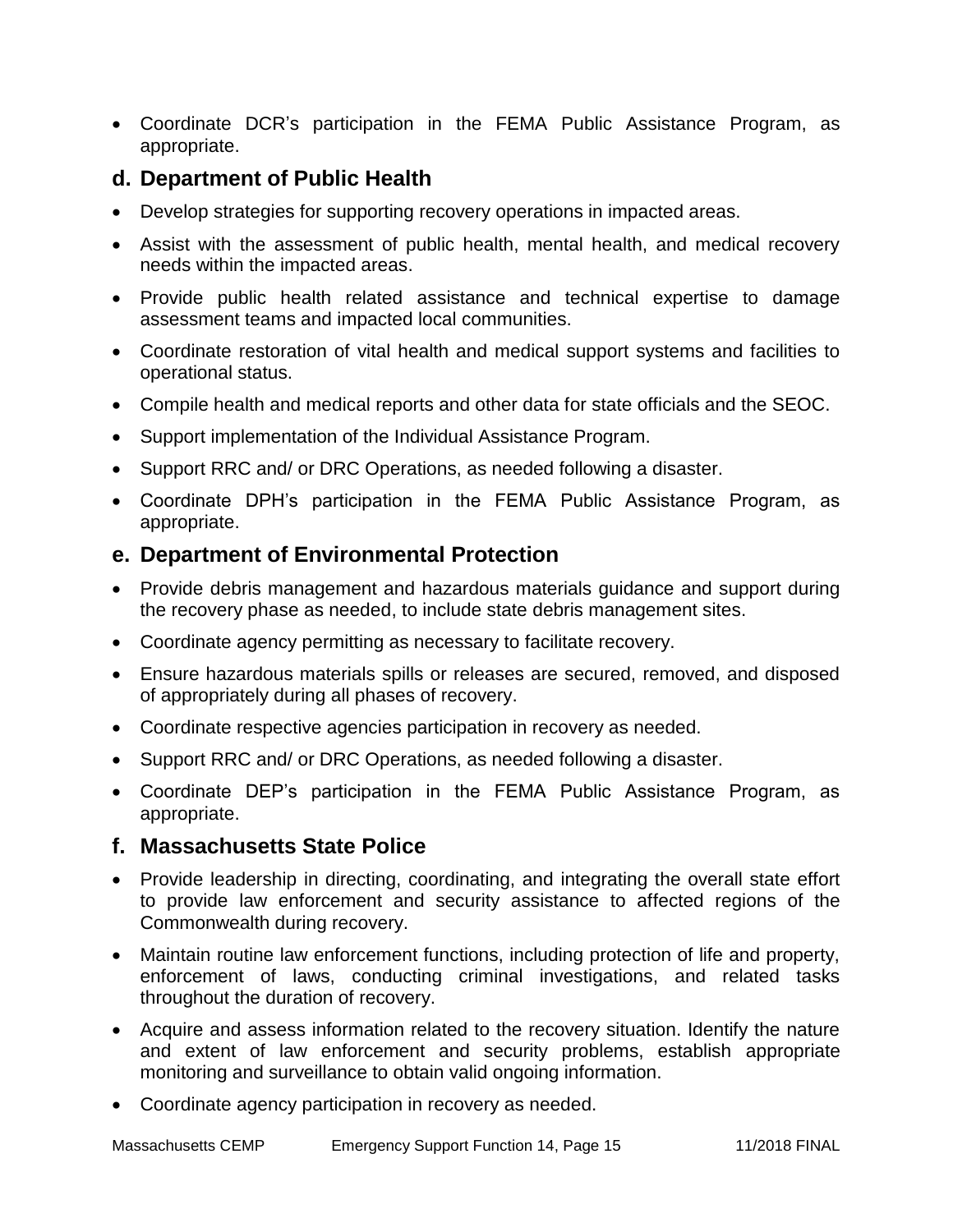- Support RRC and/ or DRC Operations, as needed following a disaster.
- Coordinate MSP's participation in the FEMA Public Assistance Program, as appropriate.

#### **g. Massachusetts National Guard**

- Support assessment teams during the rapid and initial assessment phases of recovery as described in the Damage Assessment Annex.
- Provide and support law enforcement and security activities in affected regions of the Commonwealth during recovery.
- Coordinate MANG's participation in the FEMA Public Assistance Program, as appropriate

#### **h. Massachusetts Office for Victim Assistance**

During recovery from an incident resulting from a criminal act:

- Support ESF-15 in development of public messages to victims.
- Work with families to provide referrals for local support, consultation, and case management services, and crime victim compensation.
- Work with ESF-8 to reach families that are with their loved ones in a hospital or other healthcare facility.
- Support DMH in identifying MOVA funded clinicians who provide disaster behavioral health, crisis counseling, emotional/spiritual support and other mental health resources required during activation
- Coordinate with federal and state law enforcement based victim service providers to ensure access to victim rights.
- Identify and coordinate relevant community based victim service providers.
- Utilize Victim of Crime Act (VOCA) or other federal funds to support free and accessible services for victims and families, as applicable.
- Utilize Askmova.org (as applicable) to provide victims online access to victim assistance programs.
- Support RRC and/ or DRC Operations, as needed following a disaster.

#### **i. Department of Unemployment Assistance**

- Provide assistance and information to disaster survivors concerning unemployment compensation, disaster unemployment assistance, and job service referrals.
- Disaster unemployment assistance program provides assistance to individuals who do not qualify for regular unemployment benefits and are out of work due to disaster; i.e. unemployed or self-employed individuals who lived, worked or scheduled to work in area impacted by disaster
- Support RRC and/ or DRC Operations, as needed following a disaster.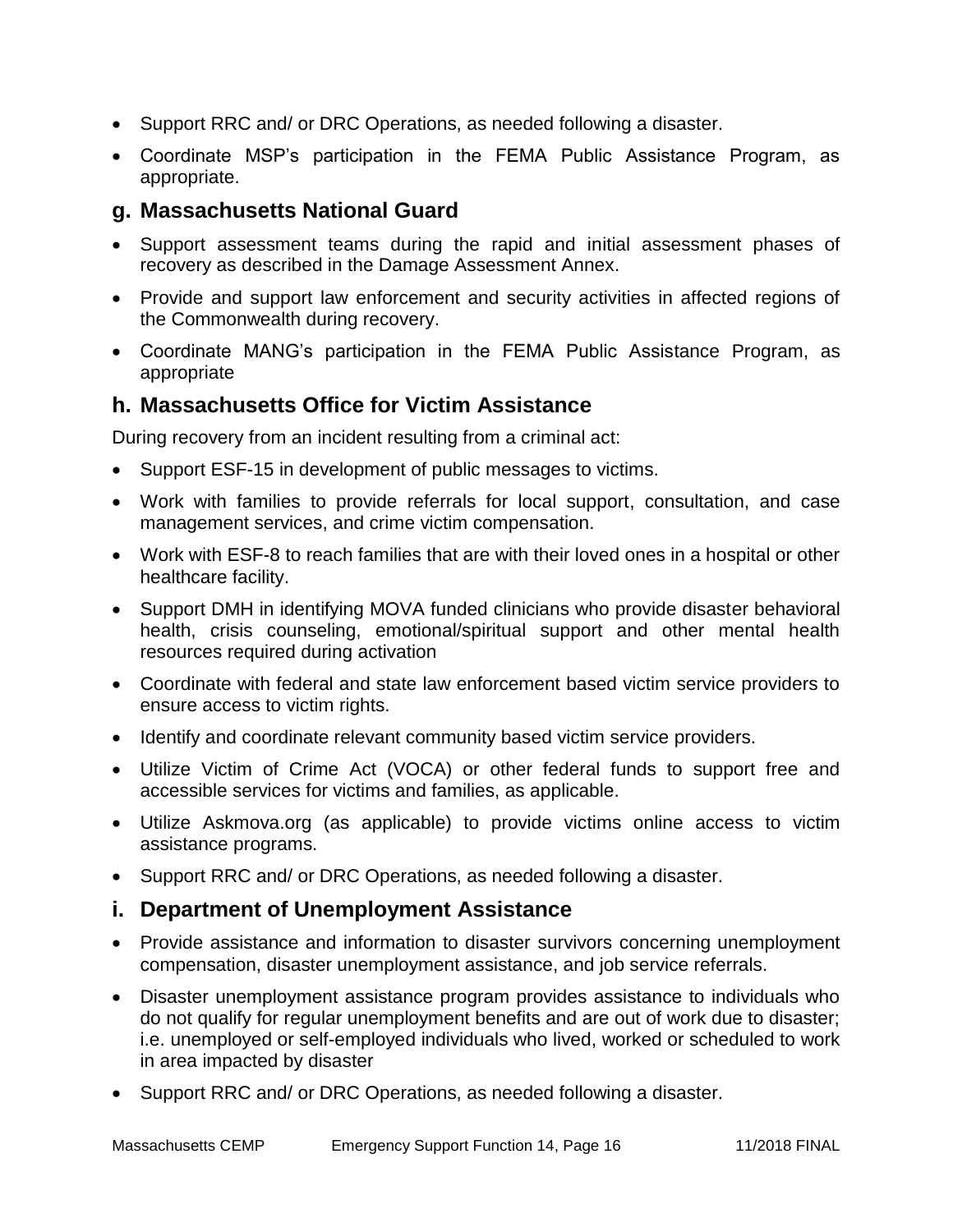### **j. Department of Mental Health**

- . Coordinate resources to provide crisis counseling to survivors, affected members of the general public and first responders.
- Coordinate DMH's participation in the FEMA Public Assistance Program, as appropriate.
- Support RRC and/ or DRC Operations, as needed following a disaster.

#### **k. Division of Insurance**

- Coordinate the provision of assistance and information to disaster survivors concerning insurance claims, adjustments, and other insurance related problems during recovery.
- Support RRC and/ or DRC Operations, as needed following a disaster.

#### **l. Department of Transitional Assistance**

- Coordinate the provision of information and assistance on available food aid programs through the food stamp program (SNAP) to assist disaster survivors and low income individuals and families in meeting basic needs.
- Support RRC and/ or DRC Operations, as needed following a disaster.

#### **m.Executive Office of Elder Affairs**

- Coordinate the provision of information concerning services available to assist elderly disaster survivors during recovery.
- Support RRC and/ or DRC Operations, as needed following a disaster.

#### **n. Department of Revenue**

- Coordinate the provision of assistance on tax and other fiscal matters to individuals, families, communities and businesses in impacted areas.
- Support RRC and/ or DRC Operations, as needed following a disaster.

#### **o. Massachusetts Office on Disability**

- Coordinate resources to ensure access to recovery related services for individuals with access and functional needs.
- Support RRC and/ or DRC Operations, as needed following a disaster.

#### **p. Division of Banks**

- Coordinate resources to ensure sound, competitive, and accessible financial services throughout the Commonwealth during recovery.
- Support RRC and/ or DRC Operations, as needed following a disaster.

#### **q. Department of Veteran's Services**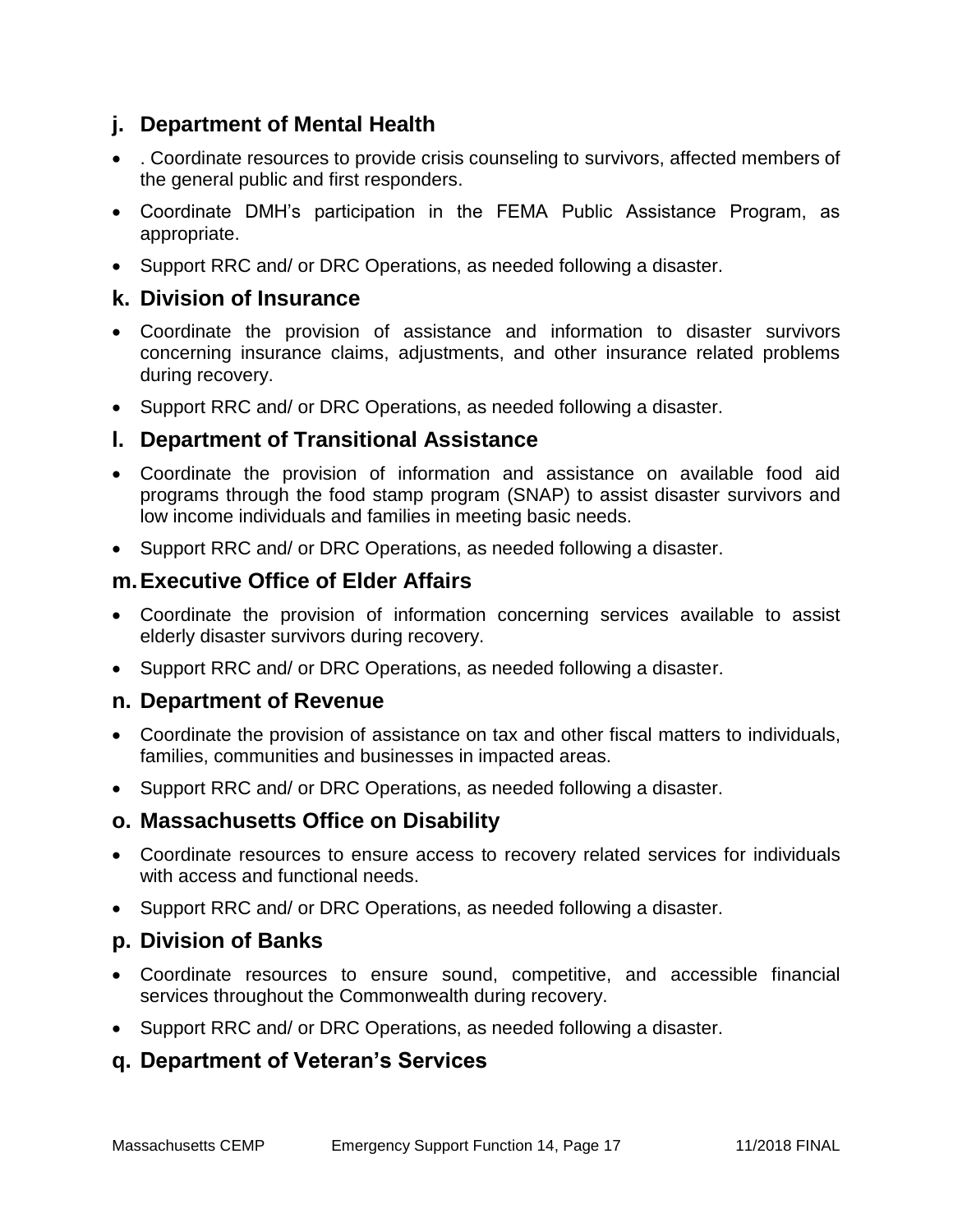- Coordinate resources to ensure access to recovery related services for veterans, to include emergency housing, and related VA benefits and medical care.
- Support RRC and/ or DRC Operations, as needed following a disaster.

#### **r. Other MAESFs and State Agencies/Departments**

- Additional MAESFs and agencies/departments of the Commonwealth will provide personnel, technical assistance, resources, and funding to support recovery operations as specified in the Concept of Operations.
- Support RRC and/ or DRC Operations, as needed following a disaster.

#### **s. Coastal Zone Management**

 Coordinate coastal damage assessments and assemble and analyze data for the SEOC.

#### **t. Office of Public Safety and Inspections**

 Coordinate resources to support building inspection activities to assess structural integrity of buildings and structures post-incident.

### **4.2.2 Supporting Federal Agencies**

#### **a. Federal Emergency Management Agency**

- Participate in joint recovery operations, as necessary, to determine magnitude and impact of the events damage.
- Coordinate the establishment and operation of a joint field office in or near affected communities. The field office will serve to coordinate with the state and local jurisdictions types of assistance to be offered.
- As necessary, establish Disaster Recovery Centers to provide federal disaster assistance to impacted individuals.
- Facilitate federal disaster recovery programs (IA and PA).

#### **b. Army Corps of Engineers**

- Supports the development of strategies and plans related to permanent and accessible housing, debris management, and the restoration of public facilities and infrastructure.
- Coordinate participation in the FEMA Public Assistance Program.

#### **c. Department of Housing and Urban Development**

 Provide building technology technical assistance, and assistance for housing, community redevelopment and economic recovery, public services, infrastructure, mortgage financing, and public housing repair and reconstruction.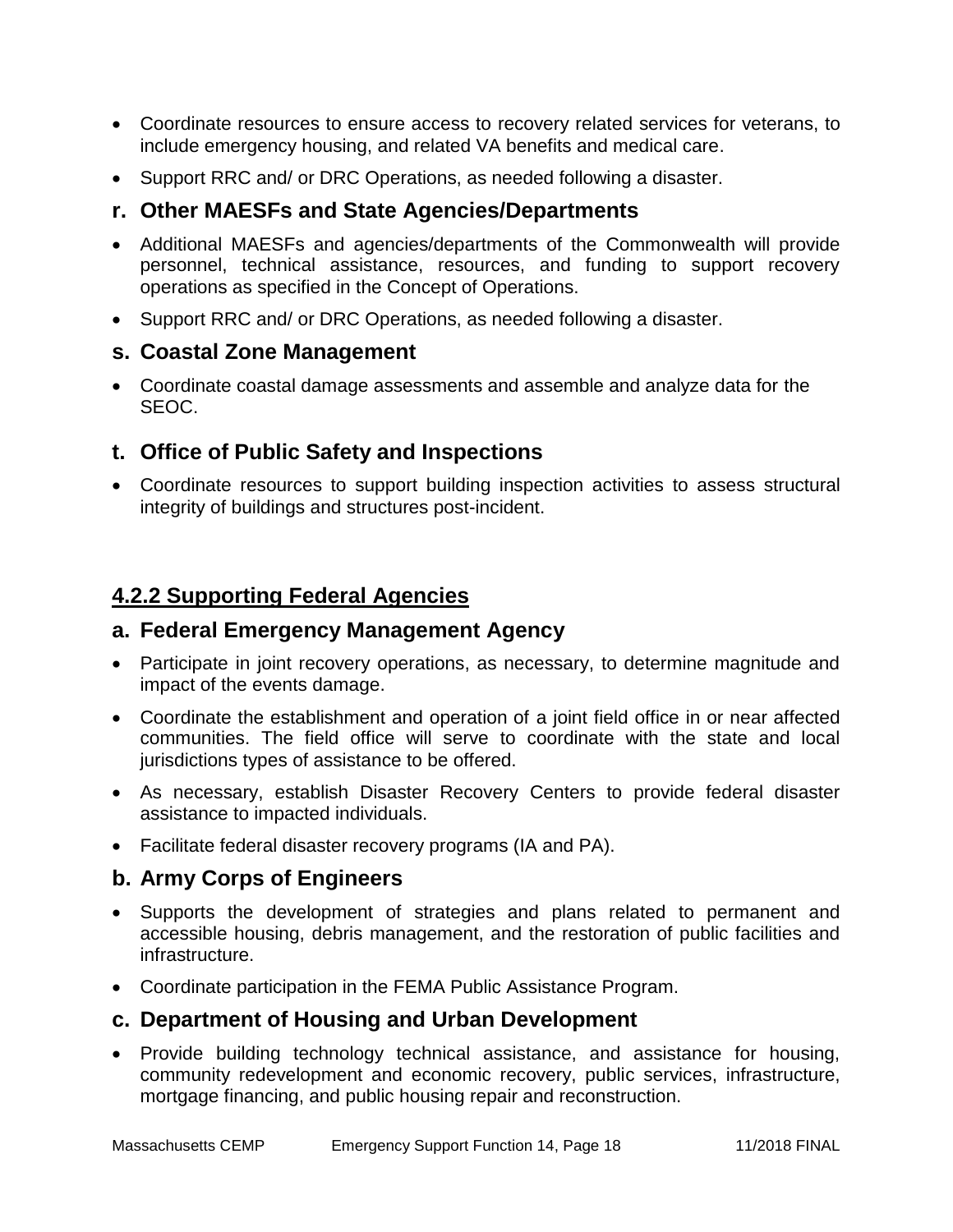#### **d. Internal Revenue Service**

 Provide assistance on federal tax matters to individuals, families, and businesses in impacted areas.

### **e. Small Business Administration**

- Provide long-term disaster loan assistance to eligible homeowners, renters, businesses of all sizes, and non-profit organizations for repair, replacement, mitigation, relocation, or code-required upgrades of incident-damaged property.
- Provide loan assistance to eligible homeowners, renters and small businesses to address adverse economic impact due to the incident.

### **f. Social Security Administration**

 Provide information and assistance regarding social security benefits to eligible disaster survivors during the recovery.

#### **g. Department of Agriculture**

• Provide emergency loans and grants for the agricultural sector; economic and technical assistance for recovery of rural community facilities, businesses, utilities, and housing; technical assistance for agricultural market recovery, community planning, and community development; and resource conservation assistance.

#### **h. Department of Labor**

- Conducts incident unemployment programs.
- Provides job training and retraining assistance, and expertise in economic assessment.

#### **i. Department of Commerce**

- Perform economic impact assessment.
- Provides economic recovery and growth assistance, technical assistance in community planning, and economic assessment expertise.

### **j. National Oceanic and Atmospheric Administration**

 Provides natural hazard vulnerability analysis, provides assistance on coastal zone management and building community resilience, supplies geospatial technology (e.g., Geographic Information System, or GIS) assistance and coastal inundation information, performs ecosystem and damage assessments, and provides technical assistance in recovering fisheries, restoring habitat, and rebuilding coastal communities.

#### **k. Department of Energy**

 Assists in the economic assessment of an incident based on degradation to energy infrastructure.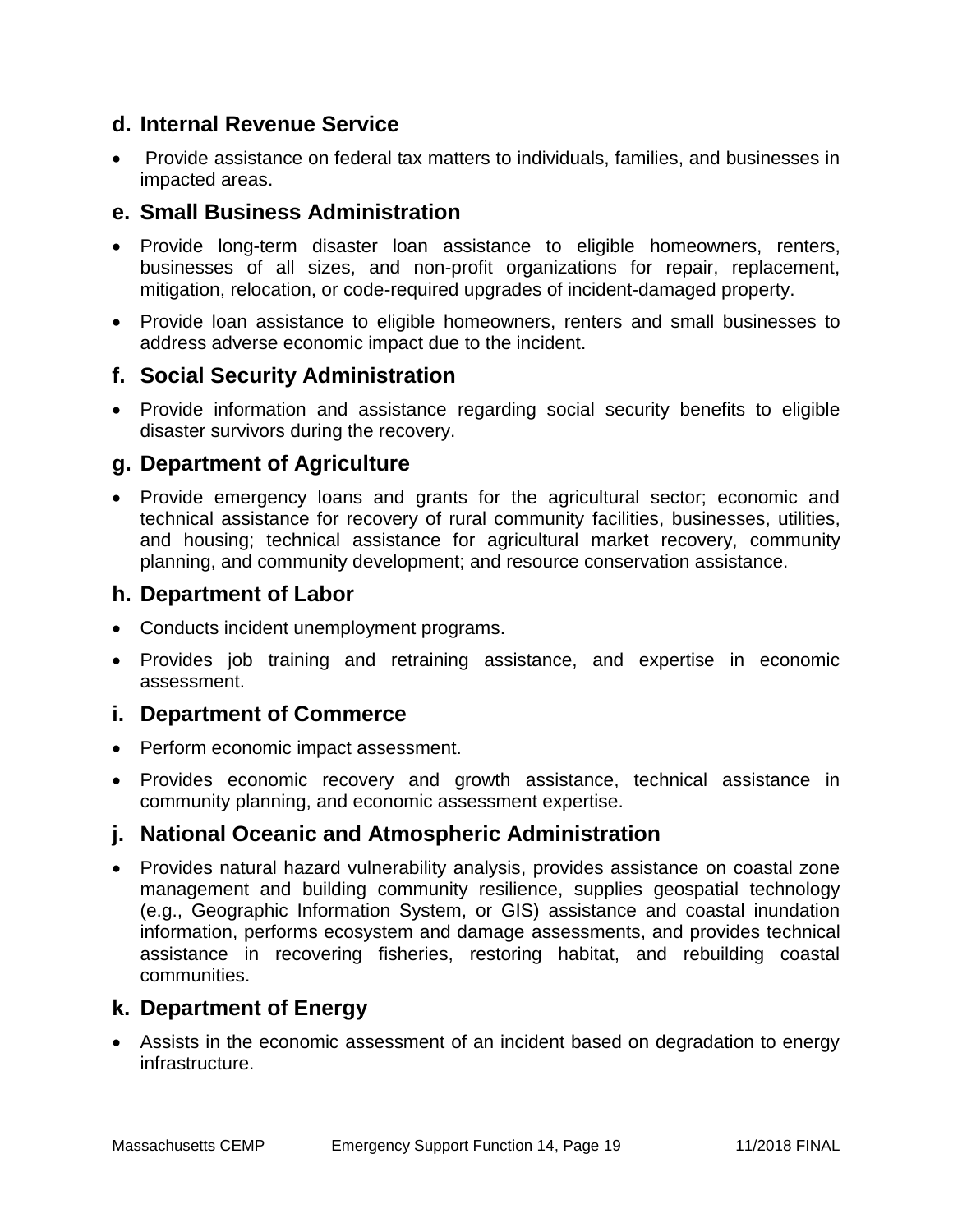- Provides the appropriate support and resources to assist in energy infrastructure restoration.
- Provides technical advice in radioactive debris management.
- Provides technical support for energy efficiency and sustainability practices and technology.

#### **l. Department of Health and Human Services**

- Collaborate with state, tribal, and local officials on prioritizing restoration of the public health and private medical and healthcare service delivery infrastructures to accelerate overall community recovery.
- Provide technical consultation and expertise on necessary services to meet the longterm physical and behavioral health needs of affected populations, as well as encouraging short- and long-term public financing to meet these needs.
- Coordinate the linkage of HHS benefit programs to affected populations.
- Provide technical assistance in the form of impact analyses and recovery planning support of public health and private medical and other healthcare service delivery infrastructure, where appropriate.
- Coordination of all potential HHS sources of recovery funding.

#### **m.Department of the Interior**

- Provides technical assistance in community planning, and natural and cultural resources and historic properties expertise and assistance; community liaison for federally owned lands and facilities; and natural-hazards vulnerability analysis expertise.
- Coordinates with ESF #11 Animals, Agriculture and Natural Resources regarding long-term recovery of natural and cultural resources and historic properties.

### **4.2.3 Supporting Business and Non-Profit Organizations**

#### **a. Massachusetts Voluntary Organizations Active in Disaster**

- Member Agencies provide long-term individual and family services, case management, assistance with unmet needs, and health and human services both directly and through other agencies.
- Member organizations share knowledge and resources throughout the disaster cycle, including recovery for individuals, families, and communities.
- Provide needs assessment and information distribution.
- Provide assistance with locating housing resources as well as assistance for repairing and rebuilding homes.
- Provide assistance with unmet needs related to obtaining/completing permanent housing.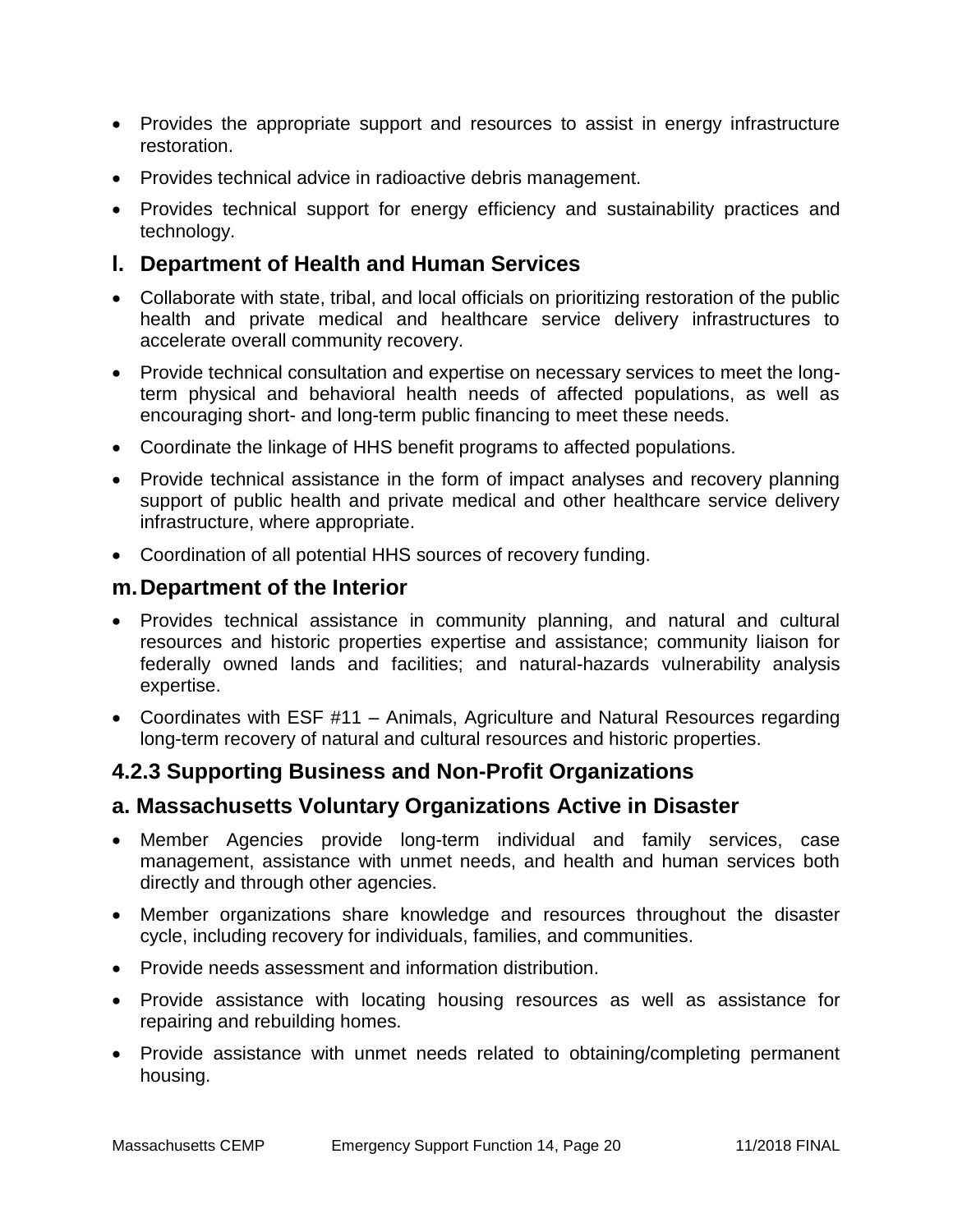- Coordinate volunteer resources to assist with debris clearance for homeowners and local government.
- Develop, train, and operate community long-term recovery committees to help meet individual and community needs as identified.
- Provide long-term individual and family services, case management, and assistance with unmet needs for individuals and families, and health and human services.
- Provide financial assistance to affected individuals and families for unmet needs.

### **4.2.4 Other Agencies**

 Other agencies not explicitly named in this annex may have authorities, resources, capabilities, or expertise required to support recovery activities. These agencies may be requested to support recovery activities on an *ad hoc* basis.

# **5.0. ADMINISTRATION**

### **5.1. Staffing**

All agencies with recovery responsibilities must designate at least two staff members to act as an SEOC liaison. This liaison should be knowledgeable about the resources and capabilities of their respective agencies, related to recovery, and have access to the appropriate authorities for committing said resources and capabilities.

### **5.2. Mutual Aid**

The process for requesting mutual aid from entities either within or outside of Massachusetts is described in the "Mutual Aid" section of the State CEMP Basic Plan.

### **5.3. Annex Review and Maintenance**

This annex will be updated every two years at a minimum, in accordance with the Emergency Management Program Administrative Policy, and will ensure that appropriate stakeholder input is incorporated into updates as outlined in the MEMA Emergency Management Program Administrative Policy. Additionally, the annex will be reviewed following any exercise or activation of the plan that identifies potential improvements. Revisions to this annex will supersede all previous editions and will be effective immediately.

# **6.0. AUTHORITIES AND REFERENCES**

#### **STATE AUTHORITY**

Chapter 639 Acts of 1950

### **FEDERAL AUTHORITY**